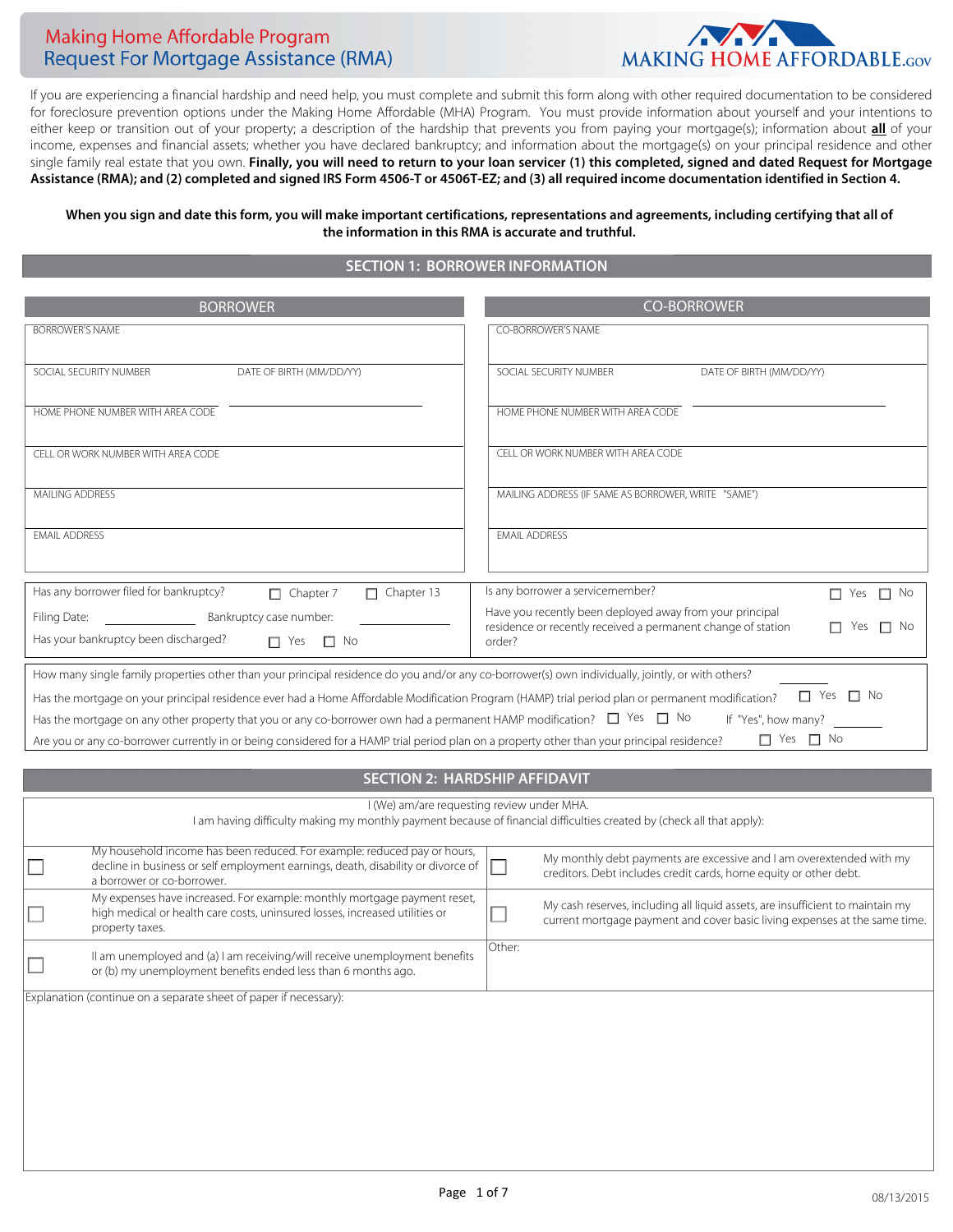| <b>SECTION 3: PRINCIPAL RESIDENCE INFORMATION</b><br>(This section is required even if you are not seeking mortgage assistance on your principal residence)                                                                                                                                                                                                       |  |  |  |  |  |
|-------------------------------------------------------------------------------------------------------------------------------------------------------------------------------------------------------------------------------------------------------------------------------------------------------------------------------------------------------------------|--|--|--|--|--|
| I am requesting mortgage assistance with my principal residence $\Box$ Yes $\Box$ No<br>If "yes", I want to: $\square$ Keep the property<br>$\Box$ Sell the property                                                                                                                                                                                              |  |  |  |  |  |
| Property Address:<br>Loan I.D. Number:<br><u> 1989 - John Stone, Amerikaansk politiker († 1989)</u>                                                                                                                                                                                                                                                               |  |  |  |  |  |
| Other mortgages or liens on the property? $\square$ Yes $\square$ No<br>Lien Holder / Servicer Name:<br>Loan I.D. Number:<br><u>and the community of the community of the community of the community of the community of the community of the community of the community of the community of the community of the community of the community of the community</u> |  |  |  |  |  |
| Do you have condominium or homeowner association (HOA) fees? $\square$ Yes $\square$ No<br>Are fees paid current? $\Box$ Yes $\Box$ No<br>If "Yes", Monthly Fee $\zeta$                                                                                                                                                                                           |  |  |  |  |  |
| Name and address that fees are paid to: example and the state of the state of the state of the state of the state of the state of the state of the state of the state of the state of the state of the state of the state of t                                                                                                                                    |  |  |  |  |  |
| Does your mortgage payment include taxes and Insurance? $\square$ Yes $\square$ No<br>If "No", are the taxes and insurance paid current? $\Box$ Yes $\Box$ No<br>Annual Homeowner's Insurance \$                                                                                                                                                                  |  |  |  |  |  |
| Is the property listed for sale? $\Box$ Yes $\Box$ No                                                                                                                                                                                                                                                                                                             |  |  |  |  |  |
| Have you received a purchase offer? □ Yes □ No Amount of Offer \$ _____________________Closing Date: __________<br>List date?                                                                                                                                                                                                                                     |  |  |  |  |  |
| Complete this section ONLY if you are requesting mortgage assistance with a property that is not your principal residence.                                                                                                                                                                                                                                        |  |  |  |  |  |
| Principal residence servicer phone number:                                                                                                                                                                                                                                                                                                                        |  |  |  |  |  |
| $\Box$ Yes $\Box$ No<br>if 'No", number of months your payment is past due (if known):<br>Is the mortgage on your principal residence paid?                                                                                                                                                                                                                       |  |  |  |  |  |

# **SECTION 4: COMBINED INCOME AND EXPENSE OF BORROWER AND CO-BORROWER**

| <b>Monthly Household Income</b>                 |         |                                                       | Monthly Household Expenses/Debt<br>(*Principal Residence Expense Only) | <b>Household Assets</b>                                |    |
|-------------------------------------------------|---------|-------------------------------------------------------|------------------------------------------------------------------------|--------------------------------------------------------|----|
| Monthly Gross wages                             | \$      | First Mortgage Principal &<br>Interest Payment*       | \$                                                                     | Checking Account(s)                                    |    |
| <b>Overtime</b>                                 | \$      | Second Mortgage Principal &<br>Interest Payment*      | \$                                                                     | Checking Account(s)                                    | \$ |
| Self employment Income                          | $\zeta$ | Homeowner's Insurance*                                | \$                                                                     | Savings / Money Market                                 | \$ |
| Unemployment Income                             | \$      | Property Taxes*                                       | \$                                                                     | CDs                                                    | \$ |
| Untaxed Social Security / SSD $\mid$ \$         |         | HOA/Condo Fees*                                       | \$                                                                     | Stocks / Bonds                                         | \$ |
| Food Stamps/Welfare                             | \$      | Credit Cards/Installment debt<br>(total min. payment) | $\mathsf{\hat{S}}$                                                     | Other Cash on Hand                                     | \$ |
| Taxable Social Security or<br>retirement income | \$      | Child Support / Alimony                               | \$                                                                     |                                                        |    |
| Child Support / Alimony**                       | $\zeta$ | Car Payments                                          | \$                                                                     |                                                        |    |
| Tips, commissions, bonus<br>and overtime        | \$      | Mortgage Payments other<br>properties****             | \$                                                                     |                                                        |    |
| Gross Rents Received ***                        | \$      | Other                                                 | \$                                                                     | Value of all Real Estate except<br>principal residence | \$ |
| <b>Other</b>                                    | \$      |                                                       |                                                                        | Other                                                  | \$ |
| <b>Total (Gross income)</b>                     | \$      | <b>Total Debt/Expenses</b>                            | \$                                                                     | <b>Total Assets</b>                                    | \$ |

**\*\* Alimony, child support or separate maintenance income need not be disclosed if you do not choose to have it considered for repaying your mortgage debt.** 

**\*\*\* Include rental income received from all properties you own EXCEPT a property for which you are seeking mortgage assistance in Section 6.** 

**\*\*\*\* Include mortgage payments on all properties you own EXCEPT your principal residence and the property for which you are seeking mortgage assistance in Section 6.**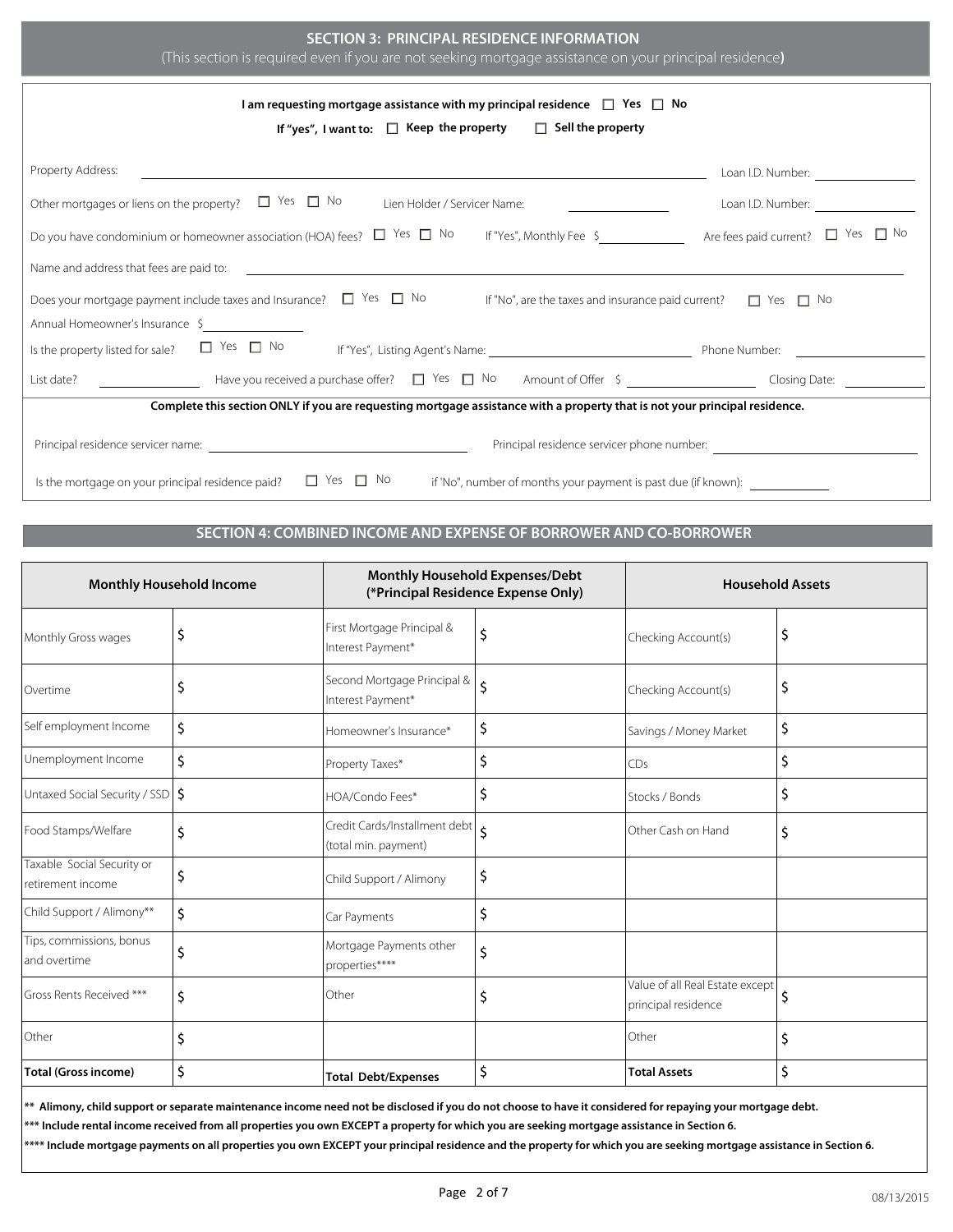| <b>Required Income Documentation</b><br>(Your servicer may request additional documentation to complete your evaluation for MHA) |                                                                                                                                                                                                                                                         |  |  |  |
|----------------------------------------------------------------------------------------------------------------------------------|---------------------------------------------------------------------------------------------------------------------------------------------------------------------------------------------------------------------------------------------------------|--|--|--|
| All Borrowers                                                                                                                    | Include a signed IRS Form 4506-T or 4506T-EZ                                                                                                                                                                                                            |  |  |  |
| $\Box$ Do you earn a wage?<br>Borrower Hire Date (MM/DD/YY)<br>Co-borrower Hire Date (MM/DD/YY)                                  | For each borrower who is a salaried employee or hourly wage earner, provide the most recent pay stub(s) that reflects<br>at least 30 days of year-to-date income.                                                                                       |  |  |  |
| $\Box$ Are you self-employed?                                                                                                    | Provide your most recent signed and dated quarterly or year-to date profit and loss statement.                                                                                                                                                          |  |  |  |
| Do you receive tips, commissions, bonuses, housing<br>allowance or overtime?                                                     | Describe the type of income, how frequently you receive the income and third party documentation describing the<br>income (e.g., employment contracts or printouts documenting tip income).                                                             |  |  |  |
| Do you receive social security, disability, death<br>$\Box$ benefits, pension, public assistance or adoption<br>assistance?      | Provide documentation showing the amount and frequency of the benefits, such as letters, exhibits, disability policy or<br>benefits statement from the provider and receipt of payment (such as two most recent bank statements or deposit<br>advices). |  |  |  |
|                                                                                                                                  | Provide a copy of the divorce decree, separation agreement, or other written legal agreement filed with the court that<br>states the amount of the payments and the period of time that you are entitled to receive them. AND                           |  |  |  |
| Do you receive alimony, child support, or separation<br>maintenance payments?                                                    | Copies of your two most recent bank statements or deposit advices showing you have received payment.                                                                                                                                                    |  |  |  |
|                                                                                                                                  | Notice: Alimony, child support or separate maintenance income need not be disclosed if you do not choose to<br>have it considered for repaying your mortgage debt.                                                                                      |  |  |  |
| Do you have income from rental properties that are                                                                               | □ Provide your most recent Federal Tax return with all schedules, including Schedule E.                                                                                                                                                                 |  |  |  |
| not your principal residence?                                                                                                    | If rental income is not reported on Schedule E, provide a copy of the current lease agreement with bank statements<br>showing deposit of rent checks.                                                                                                   |  |  |  |

#### **SECTION 5: OTHER PROPERTIES OWNED**

Section 6 below. Use additional sheets if necessary.)

|                            |                                                                                                                                                                                                                                       | <b>Other Property #1</b> |  |  |  |  |
|----------------------------|---------------------------------------------------------------------------------------------------------------------------------------------------------------------------------------------------------------------------------------|--------------------------|--|--|--|--|
|                            |                                                                                                                                                                                                                                       |                          |  |  |  |  |
|                            |                                                                                                                                                                                                                                       |                          |  |  |  |  |
| Property is: $\Box$ Vacant | □ Second or seasonal home □ Rented Gross Monthly Rent \$ _______________________ Monthly mortgage payment* \$ _______________                                                                                                         |                          |  |  |  |  |
| <b>Other Property #2</b>   |                                                                                                                                                                                                                                       |                          |  |  |  |  |
| Property Address:          |                                                                                                                                                                                                                                       |                          |  |  |  |  |
|                            |                                                                                                                                                                                                                                       |                          |  |  |  |  |
|                            | Property is: $\Box$ Vacant $\Box$ Second or seasonal home $\Box$ Rented                                                                                                                                                               |                          |  |  |  |  |
| Other Property #3          |                                                                                                                                                                                                                                       |                          |  |  |  |  |
|                            |                                                                                                                                                                                                                                       |                          |  |  |  |  |
|                            | Servicer Name: 1990 Mortgage Balance \$ 2000 Mortgage Balance \$ 2000 Mortgage Balance \$ 2000 Mortgage Balance \$ 2000 Mortgage Balance \$ 2000 Mortgage Balance \$ 2000 Mortgage 8 Mortgage Balance \$ 2000 Mortgage 8 Mortgage 8 M |                          |  |  |  |  |
| Property is: $\Box$ Vacant | □ Second or seasonal home □ Rented Gross Monthly Rent \$ _______________________ Monthly mortgage payment* \$ _______________                                                                                                         |                          |  |  |  |  |

**\* The amount of the monthly payment made to your lender – including, if applicable, monthly principal, interest, real property taxes and insurance premiums..**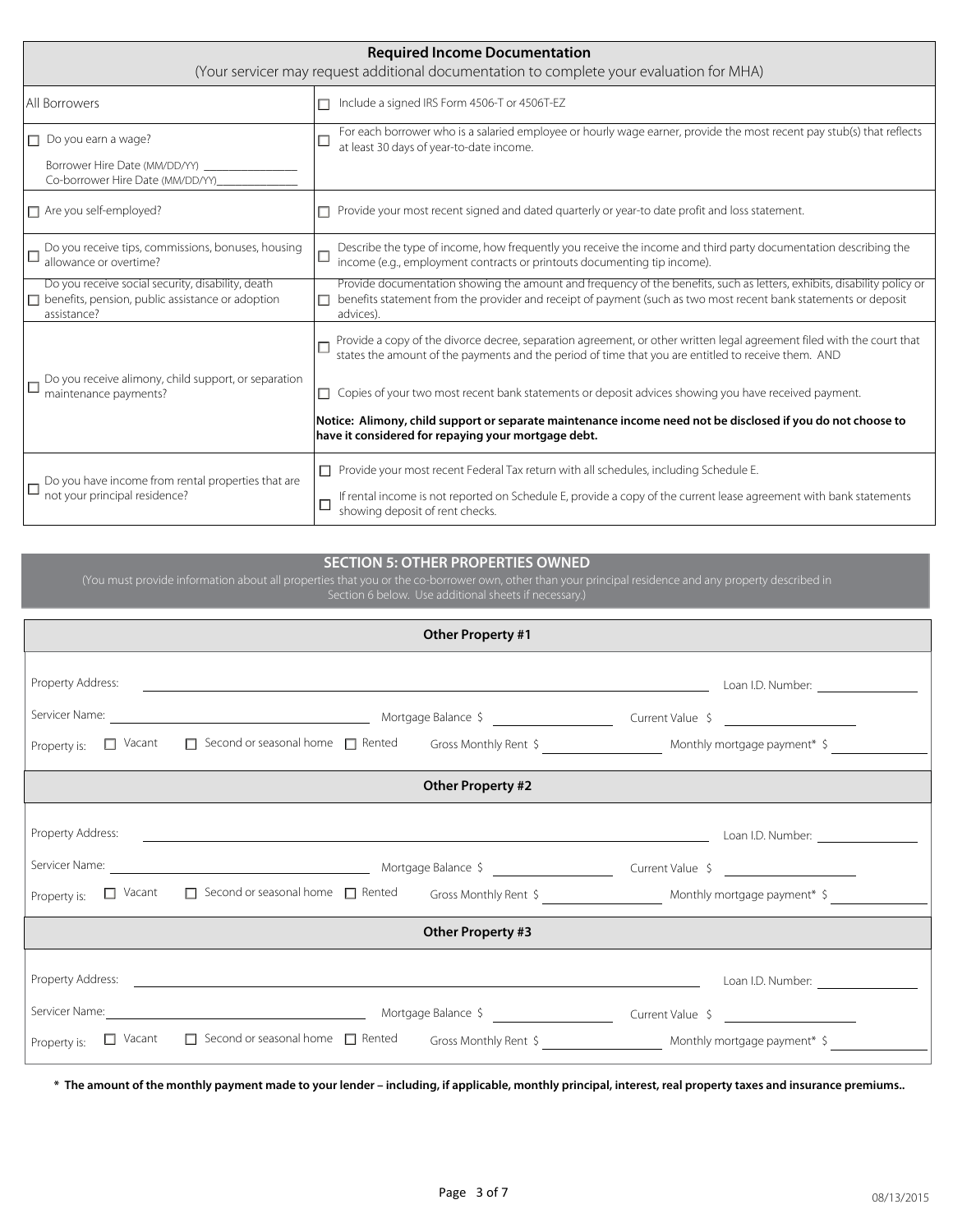| <b>SECTION 6: OTHER PROPERTY FOR WHICH ASSISTANCE IS REQUESTED</b><br>(Complete this section ONLY if you are requesting mortgage assistance with a property that is not your principal residence.)                                                                                                                                                                                                                                                                                                                                                                 |
|--------------------------------------------------------------------------------------------------------------------------------------------------------------------------------------------------------------------------------------------------------------------------------------------------------------------------------------------------------------------------------------------------------------------------------------------------------------------------------------------------------------------------------------------------------------------|
| I am requesting mortgage assistance with a rental property $\Box$ Yes $\Box$ No<br>I am requesting mortgage assistance with a second or seasonal home . $\square$ Yes $\square$ No<br>If "Yes" to either, I want to: $\square$ Keep the property $\square$ Sell the property                                                                                                                                                                                                                                                                                       |
| Property Address:<br>digital to the contract of the contract of the contract of the contract of the contract of the contract of the c                                                                                                                                                                                                                                                                                                                                                                                                                              |
| Do you have a second mortgage on the property $\Box$ Yes $\Box$ No If "Yes", Servicer Name: Loment Manner Manner Manner Manner Manner Manner Manner Manner Manner Manner Manner Manner Manner Manner Manner Manner Manner Manner M                                                                                                                                                                                                                                                                                                                                 |
| Do you have condominium or homeowner association (HOA) fees? $\square$ Yes $\square$ No If "Yes", Monthly Fee \$ Are HOA fees paid current? $\square$ Yes $\square$ No                                                                                                                                                                                                                                                                                                                                                                                             |
| Name and address that fees are paid to:                                                                                                                                                                                                                                                                                                                                                                                                                                                                                                                            |
| Does your mortgage payment include taxes and insurance? $\Box$ Yes $\Box$ No If "No", are the taxes and insurance paid current? $\Box$ Yes $\Box$ No                                                                                                                                                                                                                                                                                                                                                                                                               |
| Annual Homeowner's Insurance \$<br>Annual Property Taxes \$   Taxes \$ 1                                                                                                                                                                                                                                                                                                                                                                                                                                                                                           |
| $\Box$ Vacant and available for rent.<br>If requesting assistance with a rental property, property is currently:<br>□ Occupied without rent by your legal dependent, parent or grandparent as their principal residence.<br>$\Box$ Occupied by a tenant as their principal residence.                                                                                                                                                                                                                                                                              |
| If rental property is occupied by a tenant: Term of lease / occupancy ____/___/____/____ - ___/___/____/ _____ Gross Monthly Rent \$<br>$MM / DD / YYY$ $MM / DD / YYY$                                                                                                                                                                                                                                                                                                                                                                                            |
| Is the property for sale?<br>Have you received a purchase offer?<br>The State Amount of Offer S<br>2 Closing Date:  Closing Date:<br>List date?                                                                                                                                                                                                                                                                                                                                                                                                                    |
| <b>RENTAL PROPERTY CERTIFICATION</b><br>(You must complete this certification if you are requesting a mortgage modification with respect to a rental property.)                                                                                                                                                                                                                                                                                                                                                                                                    |
| By checking this box and initialing below, I am requesting a mortgage modification under MHA with respect to the rental property described in this Section 6 and I<br>hereby certify under penalty of perjury that each of the following statements is true and correct with respect to that property:                                                                                                                                                                                                                                                             |
| I intend to rent the property to a tenant or tenants for at least five years following the effective date of my mortgage modification. I understand that the<br>1.<br>servicer, the U.S. Department of the Treasury, or their respective agents may ask me to provide evidence of my intention to rent the property during such<br>time. I further understand that such evidence must show that I used reasonable efforts to rent the property to a tenant or tenants on a year-round basis, if<br>the property is or becomes vacant during such five-year period. |
| Note: The term "reasonable efforts" includes, without limitation, advertising the property for rent in local newspapers, websites or other commonly used<br>forms of written or electronic media, and/or engaging a real estate or other professional to assist in renting the property, in either case, at or below market<br>rent.                                                                                                                                                                                                                               |
| The property is not my secondary residence and I do not intend to use the property as a secondary residence for at least five years following the effective<br>2.<br>date of my mortgage modification. I understand that if I do use the property as a secondary residence during such five-year period, my use of the property<br>may be considered to be inconsistent with the certifications I have made herein.                                                                                                                                                |
| Note: The term "secondary residence" includes, without limitation, a second home, vacation home or other type of residence that I personally use or<br>occupy on a part-time, seasonal or other basis.                                                                                                                                                                                                                                                                                                                                                             |
| I do not own more than five (5) single-family homes (i.e., one-to-four unit properties) (exclusive of my principal residence).<br>3.                                                                                                                                                                                                                                                                                                                                                                                                                               |
| Notwithstanding the foregoing certifications, I may at any time sell the property, occupy it as my principal residence, or permit my legal dependent, parent<br>or grandparent to occupy it as their principal residence with no rent charged or collected, none of which will be considered to be inconsistent with the<br>certifications made herein.                                                                                                                                                                                                            |
| This certification is effective on the earlier of the date listed below or the date the RMA is received by your servicer.                                                                                                                                                                                                                                                                                                                                                                                                                                          |
| Initials: Borrower<br>Co-borrower                                                                                                                                                                                                                                                                                                                                                                                                                                                                                                                                  |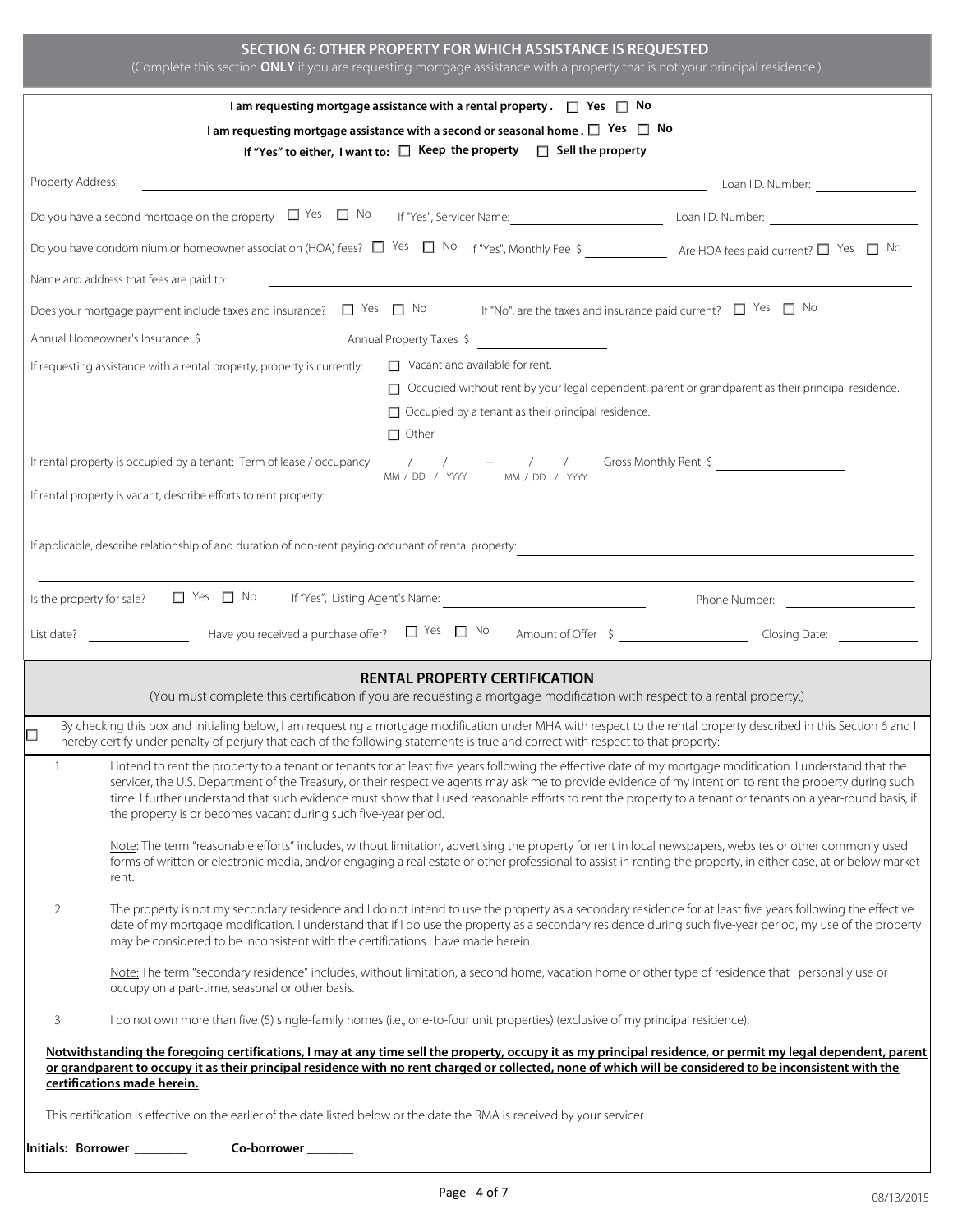### **SECTION 7: DODD -FRANK CERTIFICATION**

The following information is requested by the federal government in accordance with the Dodd-Frank Wall Street Reform and Consumer Protection Act (Pub. L. 111-203). **You are required to furnish this information.** The law provides that no person shall be eligible to begin receiving assistance from the Making Home Affordable Program, authorized under the Emergency Economic Stabilization Act of 2008 (12 U.S.C. 5201 et seq.), or any other mortgage assistance program authorized or funded by that Act, if such person, in connection with a mortgage or real estate transaction, has been convicted, within the last 10 years, of any one of the following: (A) felony larceny, theft, fraud, or forgery, (B) money laundering or (C) tax evasion.

I/we certify under penalty of perjury that I/we have not been convicted within the last 10 years of any one of the following in connection with a mortgage or real estate transaction:

(a) felony larceny, theft, fraud, or forgery, (b) money laundering or (c) tax evasion.

I/we understand that the servicer, the U.S. Department of the Treasury, or their respective agents may investigate the accuracy of my statements by performing routine background checks, including automated searches of federal, state and county databases, to confirm that I/we have not been convicted of such crimes. I/ we also understand that knowingly submitting false information may violate Federal law. This certification is effective on the earlier of the date listed below or the date this RMA is received by your servicer.

# **SECTION 8: INFORMATION FOR GOVERNMENT MONITORING PURPOSES**

|                                |                                  |                                           |                                                                                    |                    |       |                                  | The following information is requested by the federal government in order to monitor compliance with federal statutes that prohibit discrimination in housing. You are not required                                                                                                                                                                            |  |
|--------------------------------|----------------------------------|-------------------------------------------|------------------------------------------------------------------------------------|--------------------|-------|----------------------------------|----------------------------------------------------------------------------------------------------------------------------------------------------------------------------------------------------------------------------------------------------------------------------------------------------------------------------------------------------------------|--|
|                                |                                  |                                           |                                                                                    |                    |       |                                  | to furnish this information, but are encouraged to do so. The law provides that a lender or servicer may not discriminate either on the basis of this information, or on<br>whether you choose to furnish it. If you furnish the information, please provide both ethnicity and race. For race, you may check more than one designation. If you do not furnish |  |
|                                |                                  |                                           | person. If you do not wish to furnish the information, please check the box below. |                    |       |                                  | ethnicity, race, or sex, the lender or servicer is required to note the information on the basis of visual observation or surname if you have made this request for a loan modification in                                                                                                                                                                     |  |
|                                |                                  | I do not wish to furnish this information |                                                                                    |                    |       | П                                | I do not wish to furnish this information                                                                                                                                                                                                                                                                                                                      |  |
| <b>BORROWER</b>                |                                  |                                           |                                                                                    | <b>CO-BORROWER</b> |       |                                  |                                                                                                                                                                                                                                                                                                                                                                |  |
| Ethnicity:                     |                                  | Hispanic or Latino                        |                                                                                    | Ethnicity:         |       | Hispanic or Latino               |                                                                                                                                                                                                                                                                                                                                                                |  |
|                                |                                  | Not Hispanic or Latino                    |                                                                                    |                    |       | Not Hispanic or Latino           |                                                                                                                                                                                                                                                                                                                                                                |  |
| Race:                          | American Indian or Alaska Native |                                           | Race:                                                                              |                    |       | American Indian or Alaska Native |                                                                                                                                                                                                                                                                                                                                                                |  |
|                                | П                                | Asian                                     |                                                                                    |                    | п     | Asian                            |                                                                                                                                                                                                                                                                                                                                                                |  |
|                                |                                  | Black or African American                 |                                                                                    |                    |       |                                  | Black or African American                                                                                                                                                                                                                                                                                                                                      |  |
|                                |                                  |                                           | Native Hawaiian or Other Pacific Islander                                          |                    |       |                                  | Native Hawaiian or Other Pacific Islander                                                                                                                                                                                                                                                                                                                      |  |
|                                | White                            |                                           |                                                                                    |                    | White |                                  |                                                                                                                                                                                                                                                                                                                                                                |  |
| lSex:                          |                                  | Female                                    |                                                                                    | Sex:               | п     | Female                           |                                                                                                                                                                                                                                                                                                                                                                |  |
|                                |                                  | $\Box$ Male                               |                                                                                    |                    | п     | Male                             |                                                                                                                                                                                                                                                                                                                                                                |  |
| To be completed by interviewer |                                  |                                           |                                                                                    |                    |       |                                  | Name/Address of Interviewer's Employer                                                                                                                                                                                                                                                                                                                         |  |
| This request was taken by:     |                                  |                                           | Interviewer's Name (print or type) & ID Number                                     |                    |       |                                  |                                                                                                                                                                                                                                                                                                                                                                |  |
| $\Box$ Face-to-face Interview  |                                  |                                           |                                                                                    |                    |       |                                  |                                                                                                                                                                                                                                                                                                                                                                |  |
| $\Box$ Mail                    |                                  |                                           | Interviewer's Signature                                                            | Date               |       |                                  |                                                                                                                                                                                                                                                                                                                                                                |  |
| $\Box$ Telephone               |                                  |                                           |                                                                                    |                    |       |                                  |                                                                                                                                                                                                                                                                                                                                                                |  |
| $\Box$ Internet                |                                  |                                           | Interviewer's Phone Number (include area code)                                     |                    |       |                                  |                                                                                                                                                                                                                                                                                                                                                                |  |
|                                |                                  |                                           |                                                                                    |                    |       |                                  |                                                                                                                                                                                                                                                                                                                                                                |  |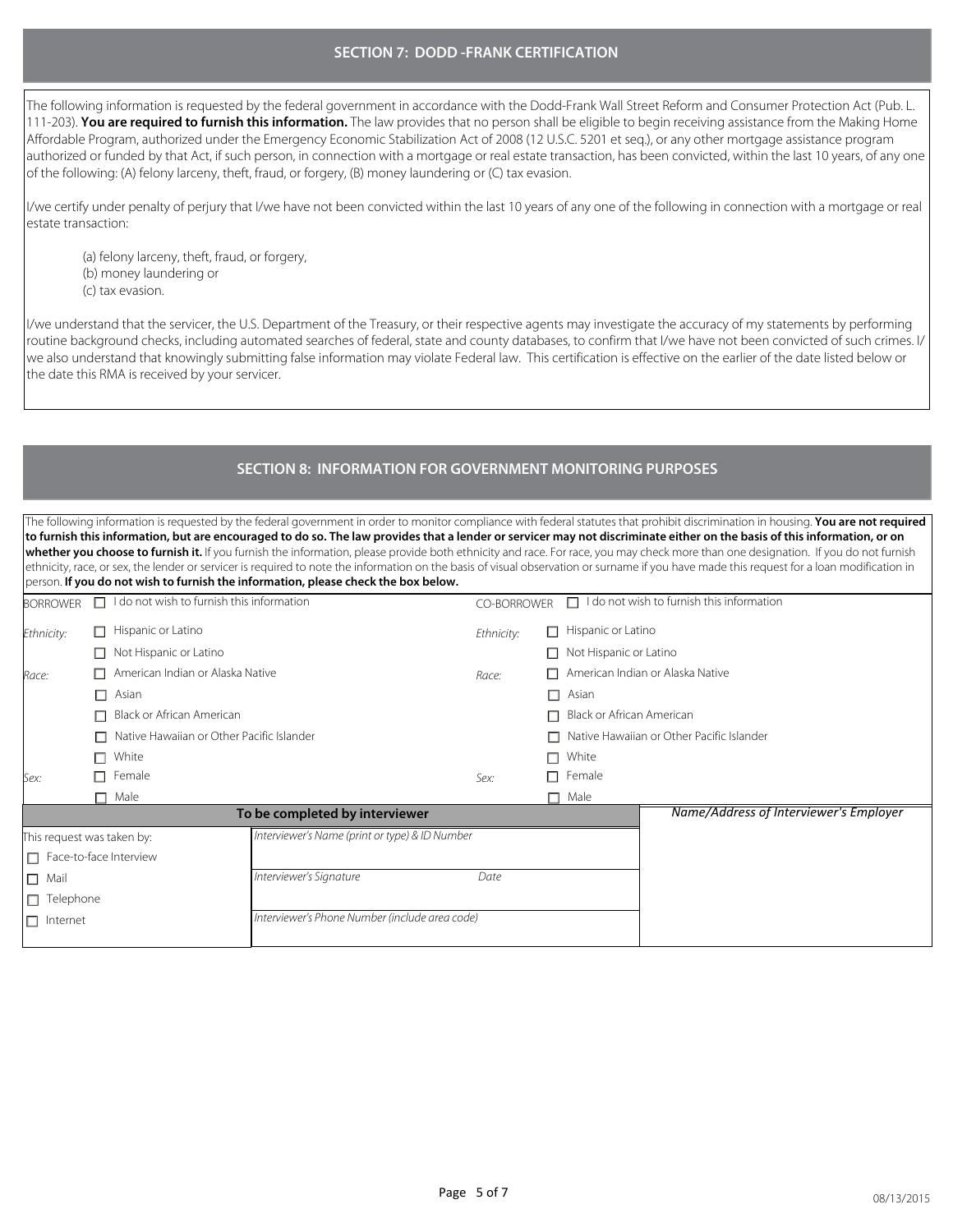#### **SECTION 9: BORROWER AND CO-BORROWER ACKNOWLEDGEMENT AND AGREEMENT**

- 1. I certify that all of the information in this RMA is truthful and the hardship(s) identified above has contributed to submission of this request for mortgage relief.
- 2. I understand and acknowledge that the Servicer, the U.S. Department of the Treasury, the owner or guarantor of my mortgage loan, or their respective agents may investigate the accuracy of my statements, may require me to provide additional supporting documentation and that knowingly submitting false information may violate Federal and other applicable law.
- 3. I authorize and give permission to the Servicer, the U.S. Department of the Treasury, and their respective agents, to assemble and use a current consumer report on all borrowers obligated on the loan, to investigate each borrower's eligibility for MHA and the accuracy of my statements and any documentation that I provide in connection with my request for assistance. I understand that these consumer reports may include, without limitation, a credit report, and be assembled and used at any point during the application process to assess each borrower's eligibility thereafter.
- 4. I understand that if I have intentionally defaulted on my existing mortgage, engaged in fraud or if it is determined that any of my statements or any information contained in the documentation that I provide are materially false and that I was ineligible for assistance under MHA, the Servicer, the U.S. Department of the Treasury, or their respective agents may terminate my participation in MHA, including any right to future benefits and incentives that otherwise would have been available under the program, and also may seek other remedies available at law and in equity, such as recouping any benefits or incentives previously received.
- 5. I certify that any property for which I am requesting assistance is a habitable residential property that is not subject to a condemnation notice.
- 6. I certify that I am willing to provide all requested documents and to respond to all Servicer communications in a timely manner. I understand that time is of the essence.
- 7. I understand that the Servicer will use the information I provide to evaluate my eligibility for available relief options and foreclosure alternatives, but the Servicer is not obligated to offer me assistance based solely on the representations in this document or other documentation submitted in connection with my request.
- 8. I am willing to commit to credit counseling if it is determined that my financial hardship is related to excessive debt.
- 9. If I am eligible for assistance under MHA, and I accept and agree to all terms of an MHA notice, plan, or agreement, I also agree that the terms of this Acknowledgment and Agreement are incorporated into such notice, plan, or agreement by reference as if set forth therein in full. My first timely payment, if required, following my servicer's determination and notification of my eligibility or prequalification for MHA assistance will serve as my acceptance of the terms set forth in the notice, plan, or agreement sent to me.
- 10. I understand that my Servicer will collect and record personal information that I submit in this RMA and during the evaluation process, including, but not limited to, my name, address, telephone number, social security number, credit score, income, payment history, government monitoring information, and information about my account balances and activity. I understand and consent to the Servicer's disclosure of my personal information and the terms of any MHA notice, plan or agreement to the U.S. Department of the Treasury and its agents, Fannie Mae and Freddie Mac in connection with their responsibilities under MHA, companies that perform support services in conjunction with MHA, any investor, insurer, guarantor, or servicer that owns, insures, guarantees, or services my first lien or subordinate lien (if applicable) mortgage loan(s) and to any HUD-certified housing counselor.
- 11. I consent to being contacted concerning this request for mortgage assistance at any e-mail address or cellular or mobile telephone number I have provided to the Servicer. This includes text messages and telephone calls to my cellular or mobile telephone.

The undersigned certifies under penalty of perjury that all statements in this document are true and correct.

Borrower Signature **Social Security Number** Date of Birth Date of Birth Date

\_\_\_\_\_\_\_\_\_\_\_\_\_\_\_\_\_\_\_\_\_\_\_\_\_\_\_\_\_ \_\_\_\_\_\_\_\_\_\_\_\_\_\_\_\_\_\_ \_\_\_\_\_\_\_\_\_\_\_\_\_\_ \_\_\_\_\_\_\_\_\_\_\_

Co-borrower Signature **Social Security Number** Date of Birth Date of Birth Date of Birth Date

\_\_\_\_\_\_\_\_\_\_\_\_\_\_\_\_\_\_\_\_\_\_\_\_\_\_\_\_\_ \_\_\_\_\_\_\_\_\_\_\_\_\_\_\_\_\_\_ \_\_\_\_\_\_\_\_\_\_\_\_\_\_ \_\_\_\_\_\_\_\_\_\_\_